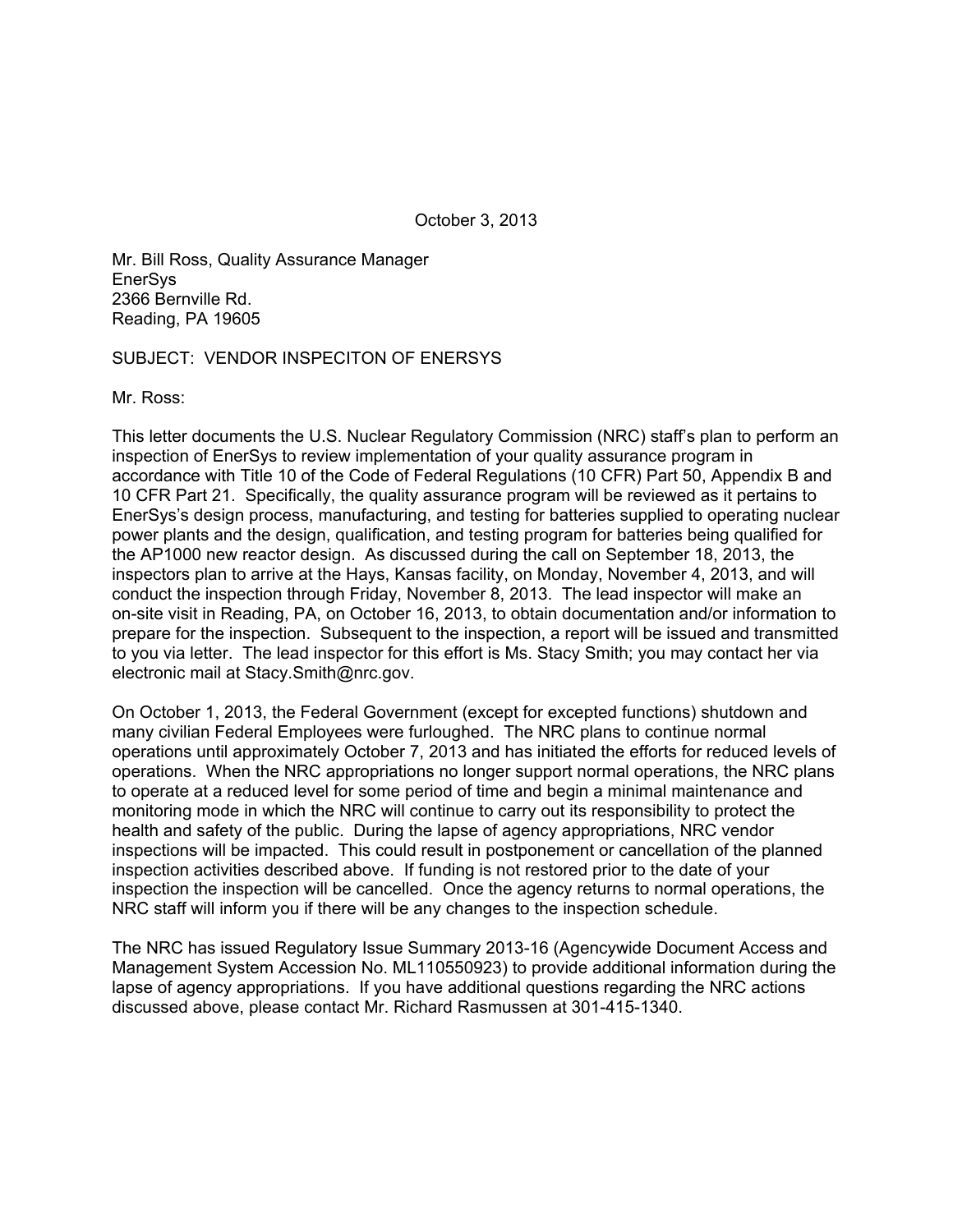B. Ross - 2 -

This inspection activity has been assigned the following docket number: 99901435. Please reference this number on any correspondence relating to this inspection activity sent to the NRC.

Sincerely,

## */RA/*

Richard A. Rasmussen, Chief Electrical Vendor Inspection Branch Division of Construction Inspection and Operational Programs Office of New Reactors

Docket No.: 99901435